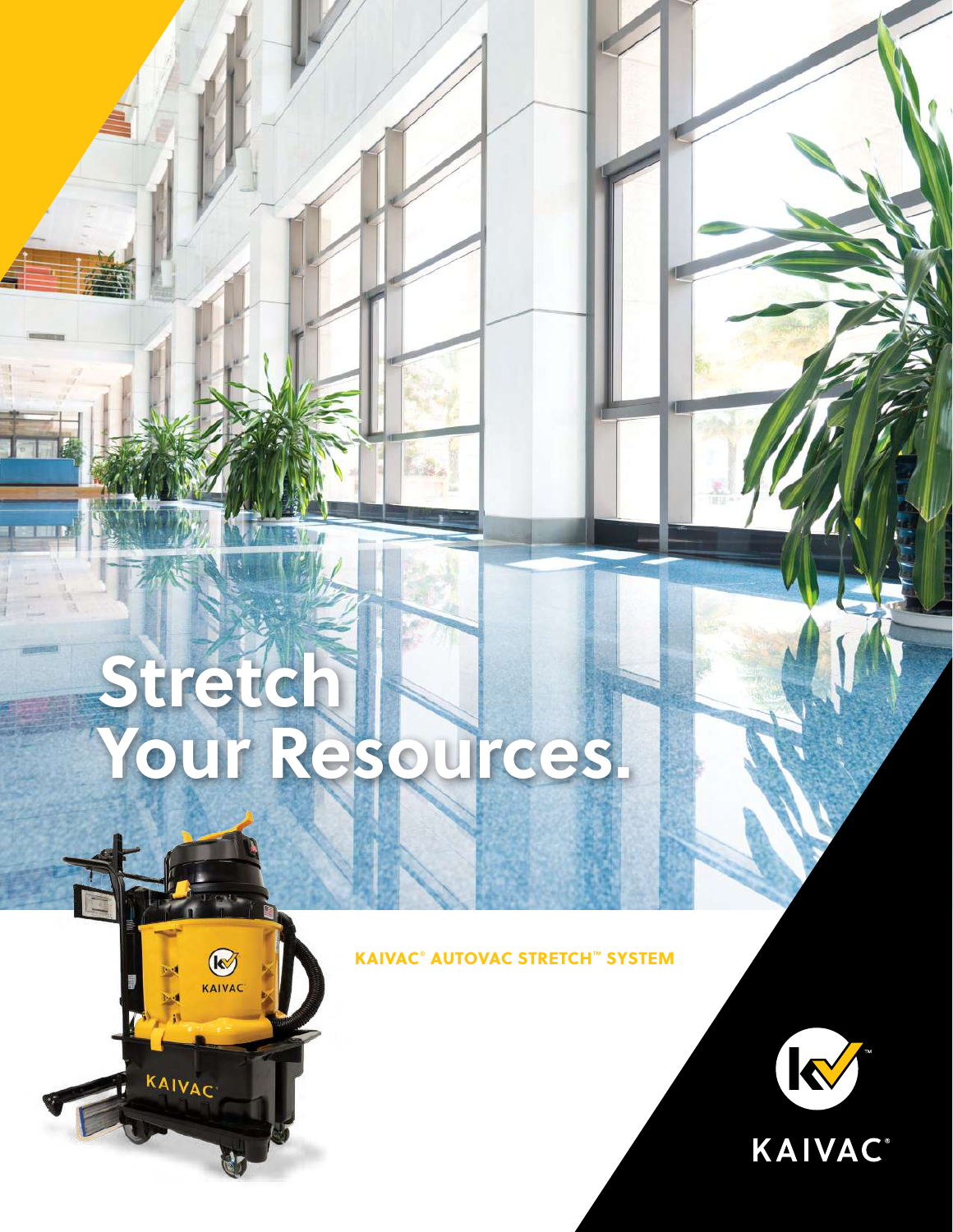# CLEAN MORE WITH LESS

Don't let dirty hallways, cafeterias, warehouses or fitness areas drive customers and guests away. The AutoVac Stretch System is designed to clean wide-area hard surface floors with its extreme soil removal technology, sustainable green cleaning and autoscrubber performance at a fraction of the cost.

Just open the spigot to release the cleaning solution, turn the vacuum motor to "on" and start walking to evenly spread the solution across the floor while simultaneously vacuuming, and… DONE. It's truly that simple. When the vacuum tank becomes full, the operator has the option to empty the filtered contents back into the solutions tank to continue cleaning. The unique one-fill process and recycling option significantly saves on water and chemical usage while reducing cleaning time.

Kind of a no-brainer, right?

SEE THE AUTOVAC STRETCH IN ACTION





#### FEATURES + BENEFITS

- + Cleans 25,000+ sq. ft. per hour by eliminating unnecessary trips to refill
- + Removes 99.8% of targeted soil leaving floors cleaner and shinier
- + Reduces cleaning chemical usage by 66% and water usage by 75% or more
- + Extreme soil removal technology enables users to reuse or "recycle" the cleaning solution without loss of cleaning effectiveness
- + Easy to learn and use with the KaiTutor™ onboard video training system
- + Extremely low cost of ownership
- + Meets LEED requirements for sustainable cleaning equipment
- + Easy to maintain and repair no technician needed
- + Universal quick-change Power Pack can be used with all Kaivac batteryenabled systems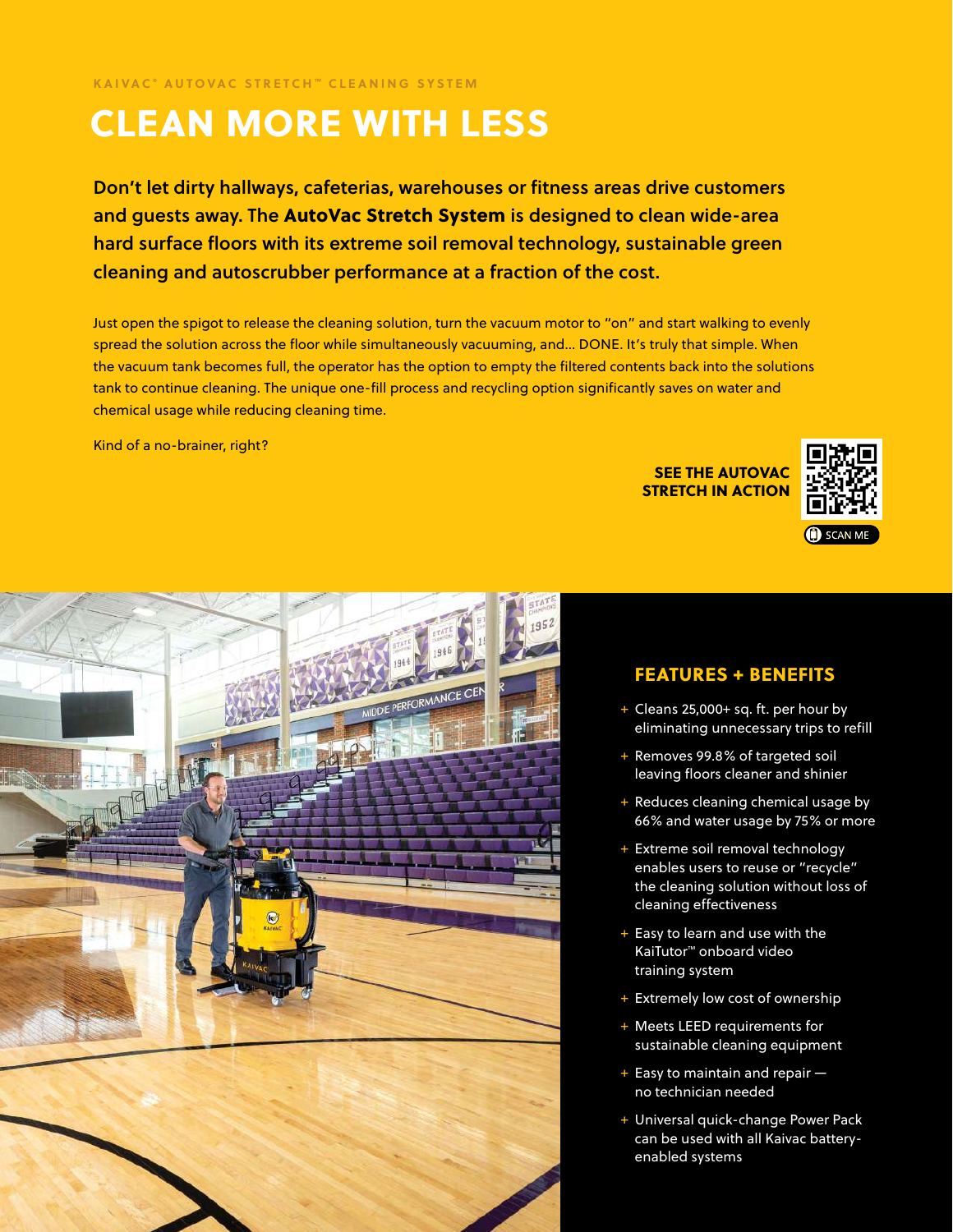## KAIVAC AUTOVAC STRETCH CLEANING SYSTEM

The AutoVac Stretch is a simple high-speed system for cleaning wide-area hard surface floors. Kaivac's extreme soil removal technology combined with its unique recycling option enables unprecedented cleaning range and productivity in a walk-behind machine — without loss of cleaning effectiveness.



Autovac Stretch is certified by Green Seal® for Environmental Innovation based on reduced environmental toxicity, waste minimization, use of verified environmentally-preferable products, and conservation of energy and water. GreenSeal.org

#### KAITUTOR™ ONBOARD TRAINING

Video training system leads the operator through the cleaning process.

#### 10-GALLON TROLLEY-BUCKET WITH CONVENIENT "THUMB THROTTLE"

Trolley-Bucket holds 10 gallons of clean and fresh solution. Elongated spigot handle with "thumb throttle" allows users to control the spigot flow at their fingertips.

#### 28" DROP-DOWN SQUEEGEE HEAD

Efficiently removes soils and solution, leaving floors clean and dry.

#### **MICROFIBER** PAD AND FRAME

For evenly spreading cleaning solution.

#### TRANSFER SPIGOT (NOT SHOWN)

Transfers filtered cleaning solution from the vacuum/solution tank into the trolley-bucket for re-use.



#### INDUSTRIAL-STRENGTH VACUUM MOTOR

Enables unmatched soil removal.

#### 10-GALLON VACUUM TANK WITH EASY-FLUSHING DUMP HOSE

Vacuum tank holds 10 gallons of recovered cleaning solution. Dump hose allows quick and ergonomic draining of vacuum tank contents.

> NO-DRIP STORAGE TRAY

Convenient location to store optional vacuum wand or speed spreader.

**KAIVAC®** 

Protected by multiple US patents. Multiple patents pending.

KAIVAC

KAIVAC

#### POWERED BY



#### LITHIUM-ION BATTERY

Allows free and quick movement at any time of the day throughout the facility.

See **kaivac.com** for more information and complete specifications.